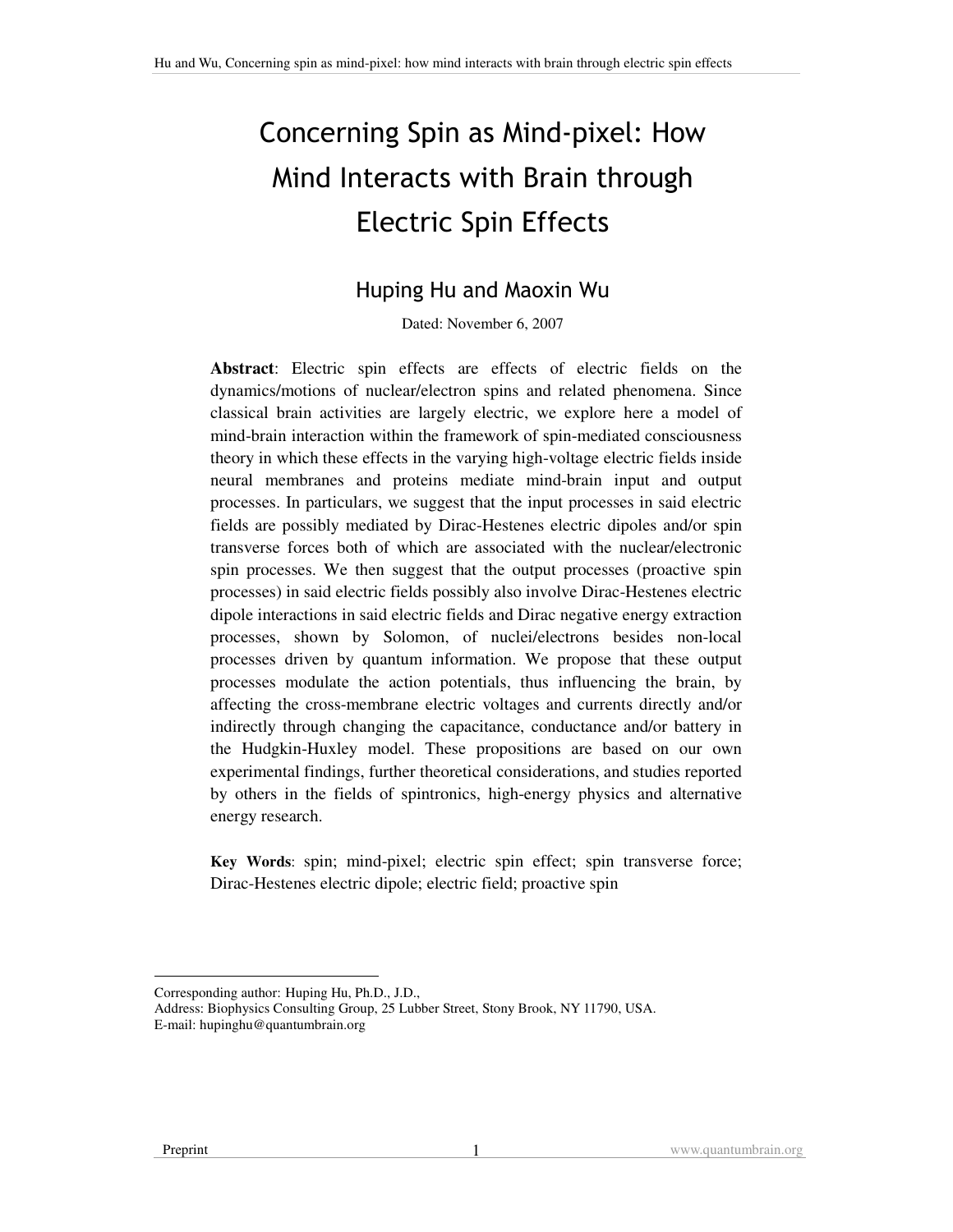#### **1. Introduction**

Within the framework of spin-mediated consciousness theory, the nuclear/electronic spins are proposed to be the mind-pixels which interact with the brain through quantum effects, modulating and being modulated by various classical brain activities such as the action potentials (Hu & Wu, 2002 & 2004a-d). Since classical brain activities are largely electric and, in comparison, magnetic fields insides the brain are only microscopically strong but fluctuating, we have previously discussed how action potentials modulate the dynamics of nuclear/electron spin networks inside the brain through J-coupling, dipolar coupling and chemical shielding tensors, thus, feeding information into mind in the dualistic approach (Hu & Wu, 2004 c & 2004d). Further, based on our own experimental findings and work done by others, we have also discussed on how mind might influence brain through proactive spin processes enabled by the varying high-voltage electric fields inside the brain (Hu & Wu, 2006a-d & 2007a-c).

What we have not explored in details so far are the electric spin effects which are the direct effects of electric fields on the dynamics/motions of nuclear and/or electronic spins and related phenomena, and their possible roles in mind-brain interactions.

Therefore, we explore here a more specific model of mind-brain interaction within aforesaid framework in which the said electric spin effects in the varying high-voltage electric fields inside neural membranes and proteins mediate mind-brain input and output processes. We first suggest that the input processes in said electric fields are possibly mediated by Dirac-Hestenes electric dipoles and/or spin transverse forces both of which are associated with the nuclei/electron spin processes. We then suggest that the output processes (proactive spin processes) in said electric fields possibly involve Dirac-Hestenes electric dipole interactions with in said electric fields also and Dirac negative energy extraction processes, as shown by Solomon (2006 &2007), of nuclei and/or electrons besides non-local processes driven by quantum information shown by us. We suggest that these output processes modulate the action potentials, thus influencing the brain, by affecting the cross-membrane electric voltages and currents directly and/or indirectly through changing the capacitance, conductance and/or battery in the Hudgkin -Huxley model. These propositions are based on our own experimental findings, further theoretical considerations within the framework of spin-mediated consciousness theory, and studies reported by others in the fields of spintronics, high-energy physics and alternative energy research.

#### **2. Dirac-Hestenes Electric Dipole**

It has been long known that in an external electric field, the Dirac particle such as an electron or nuclear sub-entity acts as if it has an imaginary electric moment |**d**|=*i*eh/4mc. Dirac was aware this in 1928 and wrote that "[t]he electric moment, being a pure imaginary … should not…appear in the model [and it] is doubtful whether the electric moment has any physical meaning ..." (Dirac, 1928). Later, Dirac stated that "these extra terms involve some new physical effects, but since they are not real they do not lend themselves very directly to physical interpretation" (Dirac, 1983).

It was Hestenes who showed that Dirac magnetic and electric dipole moments have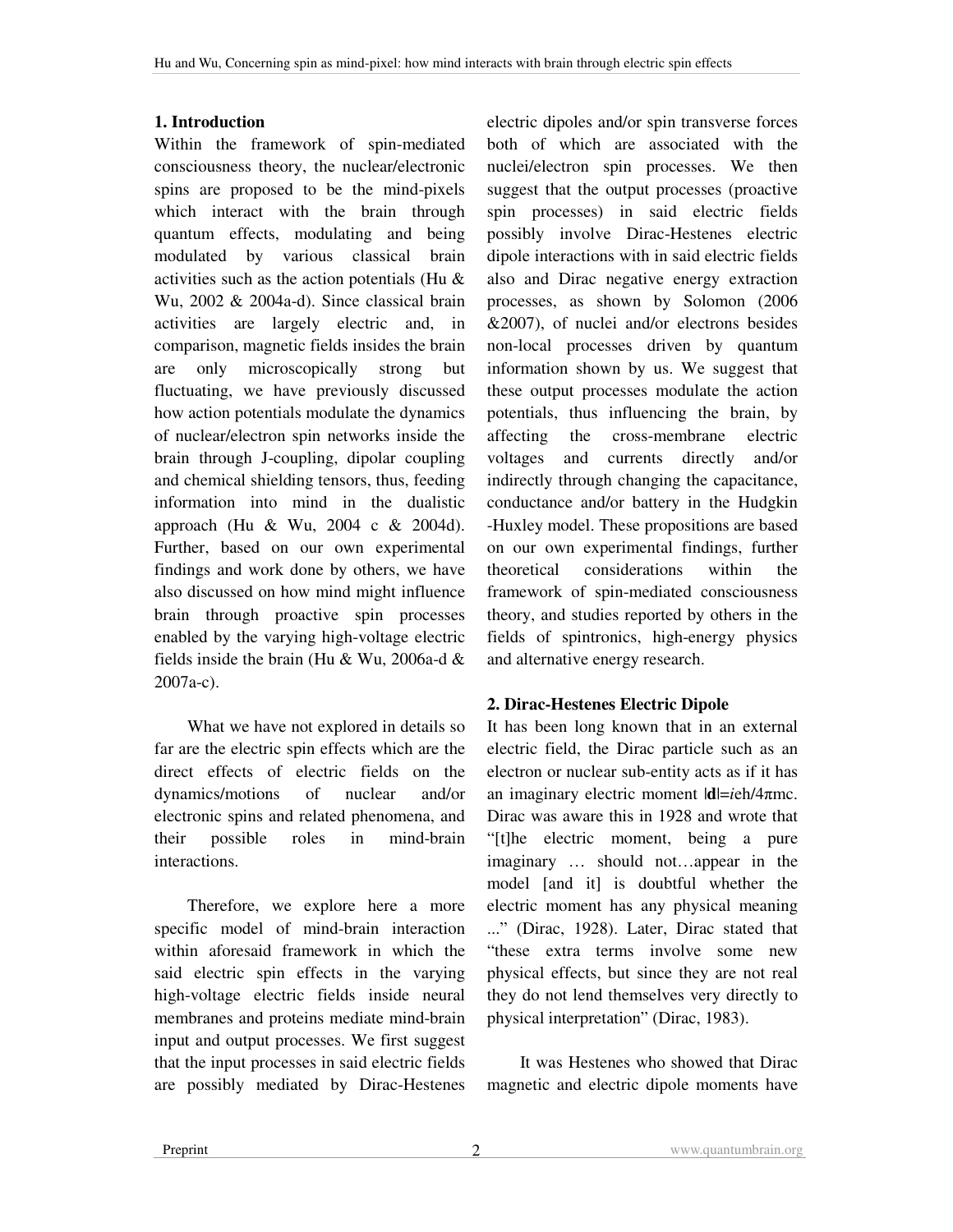same origin associated with spin and magnetization (For a review, see, Hestenes, 2003). In Hestenes' formulism, magnetic moment density is not directly proportional to the spin but "dually proportional." The duality factor  $e^{i\beta}$  has the effect of generating an effective electric dipole moment for the Dirac particle. Hestenes commented that "this seems to conflict with experimental evidence that the electron has no detectable electric moment, but the issue is subtle" (*Id*). Other researchers have also shown recently that the magnetic and electric dipole moments of a fermion are closely related because they determine the real and imaginary part of the same physical quantity (Feng *et al*, 2001; Graesser & Thomas, 2002).

Indeed, Silenko has recently shown in the Foldy-Wouthuysen representation that although the influence of the electric dipole moment on the Dirac particle motion is negligibly small in an external electric field, it influences significantly the spin motion of the said particle (Silenko, 2006).

In addition, in the classical models of the Dirac particle, fast oscillating electric dipole moments also appear (Rivas, 2005; Gauthier 2006). These findings coincide with earlier finding that a moving magnetic dipole induces an electric dipole  $d=(v/c^2) \times m$ , where **m** and **v** are respectively the magnetic moment and the velocity of the moving spin, as a relativistic effect (Rosser, 1964). Rivas (2005) believes that what is lacking in the typical quantum mechanical wave equation is this oscillating electric dipole. He states that "in general, the average value of this term in an electric field of smooth variation is zero, [but] in high intensity fields or in intergranular areas in which the effective potentials are low, but their gradients could be very high, this average value should not be negligible." Rivas further showed that the electric moment of the classical Dirac electron could lead to interesting physical effects (*Id*).

Here we specifically propose (Proposition I) that in the dualistic mind-brain approach of spin-mediated consciousness theory the interactions between the Dirac-Hestenes electric dipoles of nuclei and/or electrons with the varying high-voltage electric fields inside the neural membranes and proteins directly feed information carried by the neural spike trains into mind through the varying high-voltage action potentials.

Do we have any other justifications for Proposition I besides the points already discussed above? The answer, indeed, is "Yes." First, even if the Dirac electric dipole is purely imaginary with no known physical consequence, we argue that in the dualistic mind-brain approach, it may serve as an information receiver in the non-local domain where mind resides for the simple reason that such non-local domain is likely amicable to a description by the imaginary numbers (See, e.g., Rauscher & Targ, 2001).

Second, following Hestenes (see, *e.g.*, 2003) and possibly others, we strongly believe that the origin of the electric dipole is intrinsically associated with a Dirac particle actually being a composite entity with the un-manifested antiparticle inseparably accompanying the regular particle. Since the antiparticle sometimes shows up in our spacetime as real, we have reason to believe that the same in its un-manifested form is an active participant in the primordial self-referential spin processes driving quantum mechanics,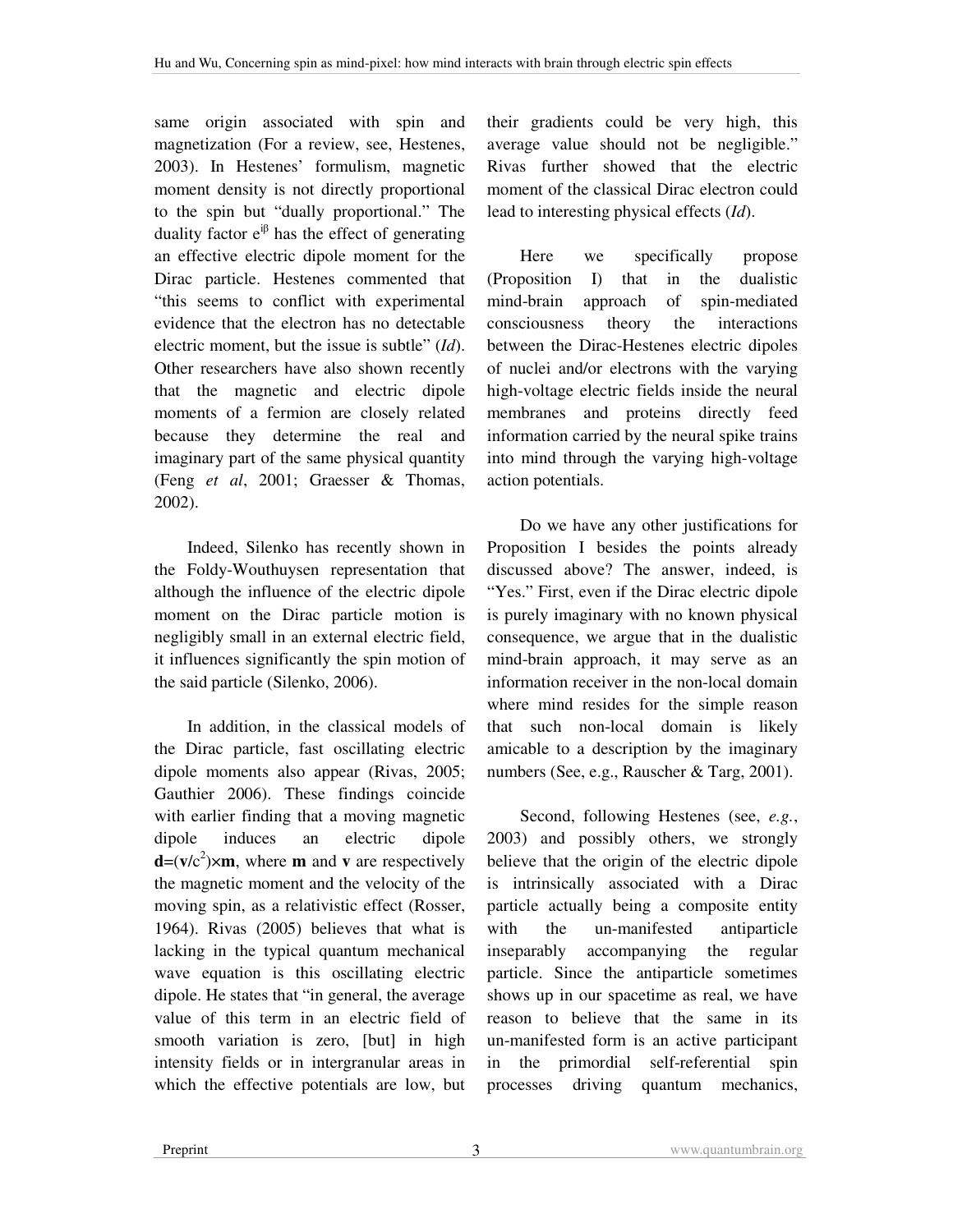spacetime dynamics and consciousness as will be discussed elsewhere in due time (Also see, Hu & Wu, 2003 & 2004b).

#### **3. Spin Transverse Force**

Recent studies in spintronics have shown that an electric field will exert a transverse torque/force on a moving spin (see, *e.g.*, Sun *et al* 2004; Shen, 2005). This is actually not hard to understand since according to special theory of relativity a moving spin in an electric field sees a magnetic field.

Sun *et al* (2004) has shown that a moving spin is affected by an external electric field and feels a force/torque as  $\mathbf{m} \times [(\mathbf{v}/c^2) \times \mathbf{E}]$  where **m** and **v** are respectively the magnetic moment and the velocity of the moving spin and **E** is the external magnetic field.

Shen (2005) has shown that, as a relativistic quantum mechanical effect, an external electric field exerts a transverse force on an electron spin 1/2 if the electron is moving. The said spin force, analogue to the Lorentz force on an electron charge in a magnetic field, is perpendicular to the electric field and the spin motion when the spin polarization is projected along the electric field (*Id*).

Indeed, while this paper is been written, this effect has just been successfully used in the laboratory to flip the spin of an electron in a quantum dot by applying an oscillating electric field (Nowack, *et al*, 2007). The electric field induces coherent transitions (Rabi oscillations) between spin-up and spin-down with  $90^{\circ}$  rotations as fast as  $\sim 55$ ns and the analysis done by the authors indicates that the electrically-induced spin transitions are mediated by the spin-orbit interaction (*Id*).

Therefore, we specifically propose here (Proposition II) that the interactions between the moving nuclear/electronic spins in neural membranes and proteins and the varying high-voltage electric fields there directly feed information into mind in the dualistic mind-brain approach of spin mediated consciousness theory.

To illustrate this particular mechanism, we now consider the spin transverse force exerted on a proton spin of a hydrogen atom connected to the carbon chain of a phosphate lipid located inside the neural membranes as shown in Figure 1. As the carbon chain rotates in parallel to the intense electric field **E** across the neural membranes, the vertical proton spin moving in a circle perpendicular to the carbon chain sees a magnetic field in the rotating frame of reference thus feels a transverse torque/force *f* toward the rotating plane. Quantitative calculations shall be performed in a separate paper.



Fig.1. Illustration of spin transverse torque/force *f* exerted on a nuclear/electronic spin on a molecular chain or fragment inside the neural membranes and proteins.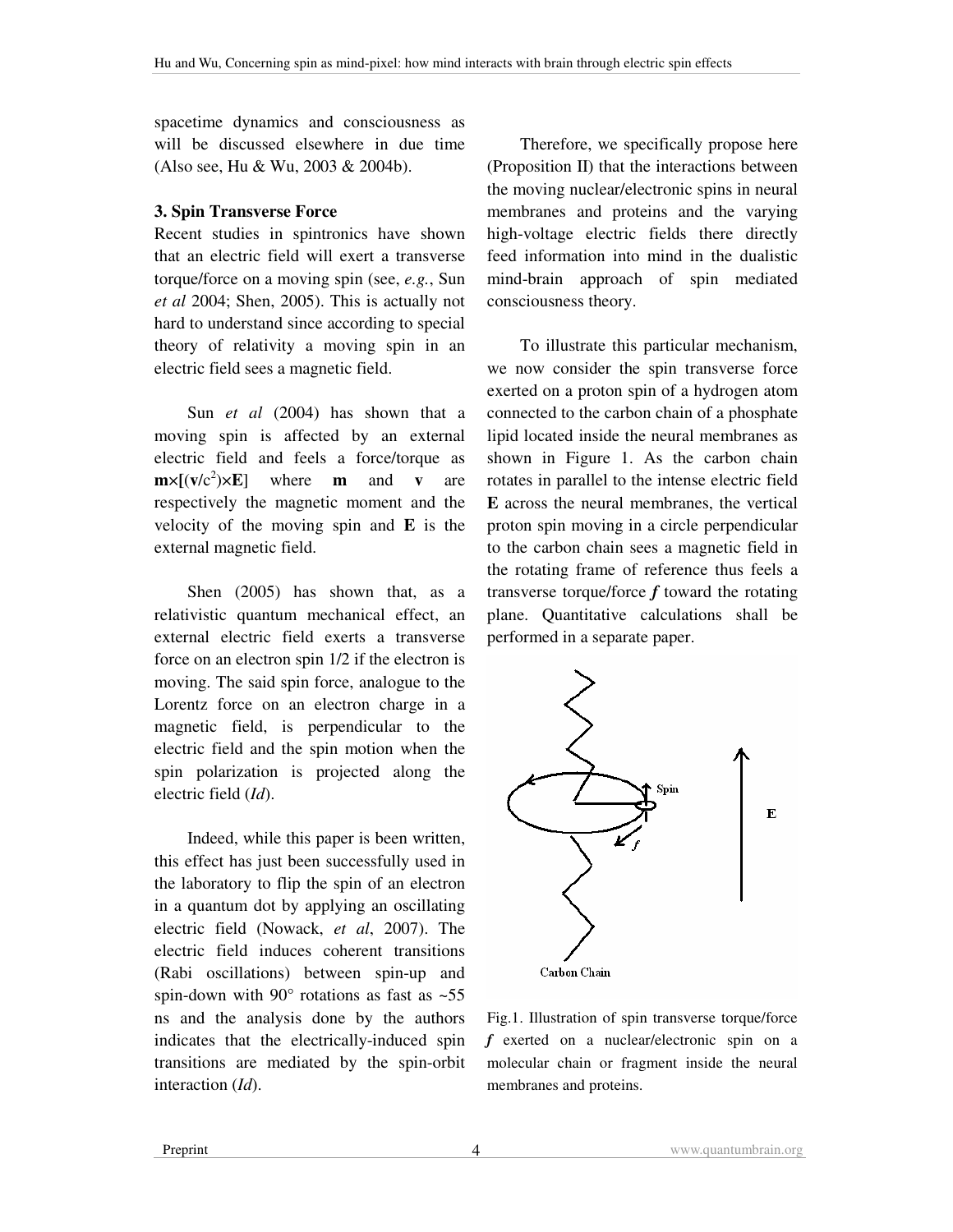This spin transverse torque/force enables the neural spike trains to directly influence the nuclear/electronic spin networks in neural membranes and proteins thus inputting information into mind in the dualistic approach.

#### **4. Output Process through Proactive Spin**

Previously, we have explored how mind influences the brain through primordial self-referential spin processes (Hu & Wu, 2007c). Our thoughts were that the manifestation of free will is intrinsically associated with the nuclear and/or electron spin processes inside the varying highvoltage environment of the neural membranes and proteins which likely enable the said spin processes to be proactive, that is, being able to utilize non-local energy (potential) and quantum information to influence brain activities through spin chemistry and possibly other chemical and/or physical processes in defiance of the second law of thermodynamics (*Id*).

With respect to possible evidence, we pointed out that: (1) our own experiments suggest that non-local energy/potential and quantum information may influence brain function through quantum entanglement mediated processes (Hu & Wu, 2006a-d; 2007a); (2) the well-known placebo effect clearly indicates the influence of the mind over body; (3) many experimental reports in parapsychology indicate the plausibility of mind's influences over brain or matter (e.g., Jahn & Dunn, 2005; Tiller, 2007; Graham, 2006; Radin, 2006); and (4) in the field of alternative energy research, there are numerous papers reporting excess heat being produced through electrophoreses and various plasma discharge schemes the common feature of which is that somehow

under the influence of electric fields or high electric voltages, excess heat was claimed to be produced from the vacuum or age-old ether (e.g., Graneau & Graneau, 1983; Correa & Correa, 2004).

Here we suggest possible additional mechanisms besides what our own experiments have shown. One such possible additional mechanism is connected to the Dirac-Hestenes electric dipole associated with nuclear/electronic spin. As Rivas (2005) pointed out that what is lacking in the quantum mechanical wave equation is possibly the oscillating electric dipole which in high intensity fields or in intergranular areas should not be negligible in its contributions to dynamics of the Dirac particle.

The complication is that the appearance of an imaginary dipole energy term  $H_{int}=$ (–*i***d.E)** in the Hamiltonian makes it non-hermitian and the corresponding energy spectrum complex-valued instead of real valued. However, various studies of the non-hermitian Hamiltonians indicate that not only very interesting novel dynamics appear due to non-hermiticity (See, *e.g.*, Aguiar Pinto *et al*, 2003) but also certain classes of non-hermitian Hamiltonians still have real energy spectra (See, e.g., Bender, 2007). We propose (Proposition III) that these new dynamics may be just what are needed to enable the proactive spin process.

Another possible mechanism is the Dirac negative energy extraction in a varying electric field which has been shown to be theoretically possible by Solomon (e.g., Solomon, 2006 & 2007). The vacuum electrons obey the Dirac equation and the energy of these electrons will change in response to an applied electric field (*Id.*).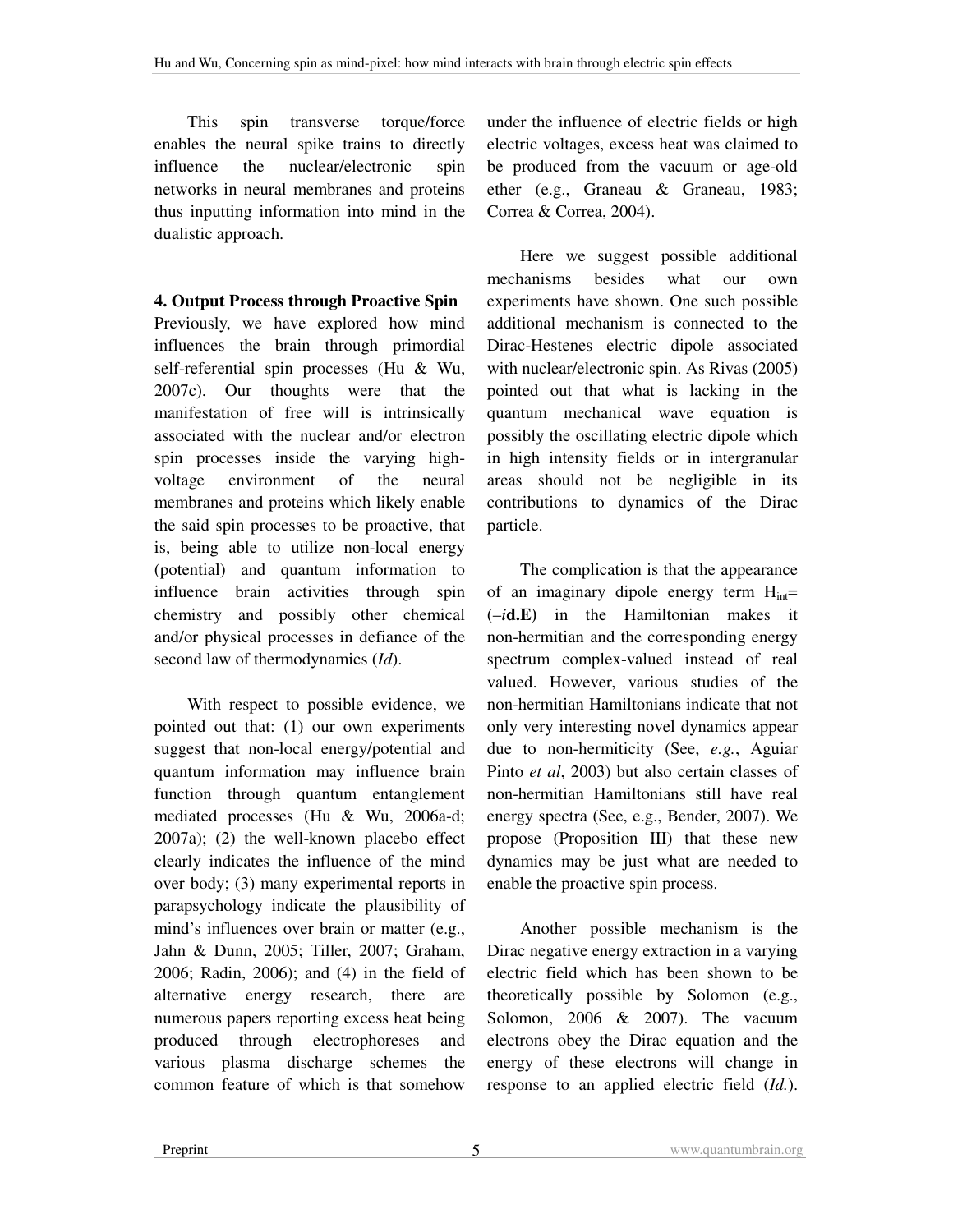Solomon has examined the vacuum in Dirac's hole theory and he showed that it is possible to find a varying electric field for which the change in the energy of each vacuum electron is negative (*Id.*). Therefore, according to Solomon, the total change in the energy of the vacuum state is negative and this new state will have less energy than the original unperturbed vacuum state (*id*).

Solomon's theoretical results provide support to the claims of excess heat being produced through electrophoreses and various plasma discharge schemes (e.g., Graneau & Graneau, 1983; Correa & Correa, 2004). We suspect that the Dirac negative energy extraction process shown by Solomon is connected to the dynamics of the Dirac-Hestenes electric dipole in a varying electric field. Further, we don't think that a vacuum electron in a varying electric field can fall into the negative energy state occupied by the un-manifested antiparticle.

Instead, we propose (Proposition IV) that in certain varying external electric field the vacuum electron pumps energy from the vacuum and release the same in our spacetime in order to maintain its minimal energy state in the vacuum. We will discuss where the vacuum energy comes from in a separate paper.

We further propose (Proposition V) that these output processes modulate the action potentials, thus influencing the brain, by affecting the cross-membrane electric voltages and currents directly and/or indirectly through changing the capacitance, conductance and/or battery in the Hudgkin-Huxley model.

### 5. **Conclusion**

Electric spin effects are effects of electric fields on the dynamics of nuclear/electronic spins and related phenomena. In this paper, we have explored several such effects and their possible roles in the mind-brain interactions within the framework of spin mediated consciousness theory. We have outlined five propositions. In particulars, we have considered a more specific model of mind-brain interaction in which these effects in the varying high-voltage electric fields inside neural membranes and proteins mediate mind-brain input and output processes.

We have suggested that the input processes in said electric fields are possibly mediated by Dirac-Hestenes electric dipoles (Proposition I) and/or spin transverse force/torque (Proposition II) both of which are associated with the nuclear/electronic spin processes. We then suggest that the output processes (proactive spin processes) in said electric fields possibly also involve Dirac-Hestenes electric dipole interactions in said electric fields (Proposition III) and Dirac negative energy extraction processes, as shown by Solomon, of nuclei/electrons (Proposition IV) besides non-local processes driven by quantum information. We have proposed (Proposition V) that these output processes modulate the action potentials, thus influencing the brain, by affecting the cross-membrane electric voltages and currents directly and/or indirectly through changing the capacitance, conductance and/or battery in the Hudgkin-Huxley model.

These propositions are based on our own experimental findings, further theoretical considerations within the framework of spin-mediated consciousness theory, and studies reported by others in the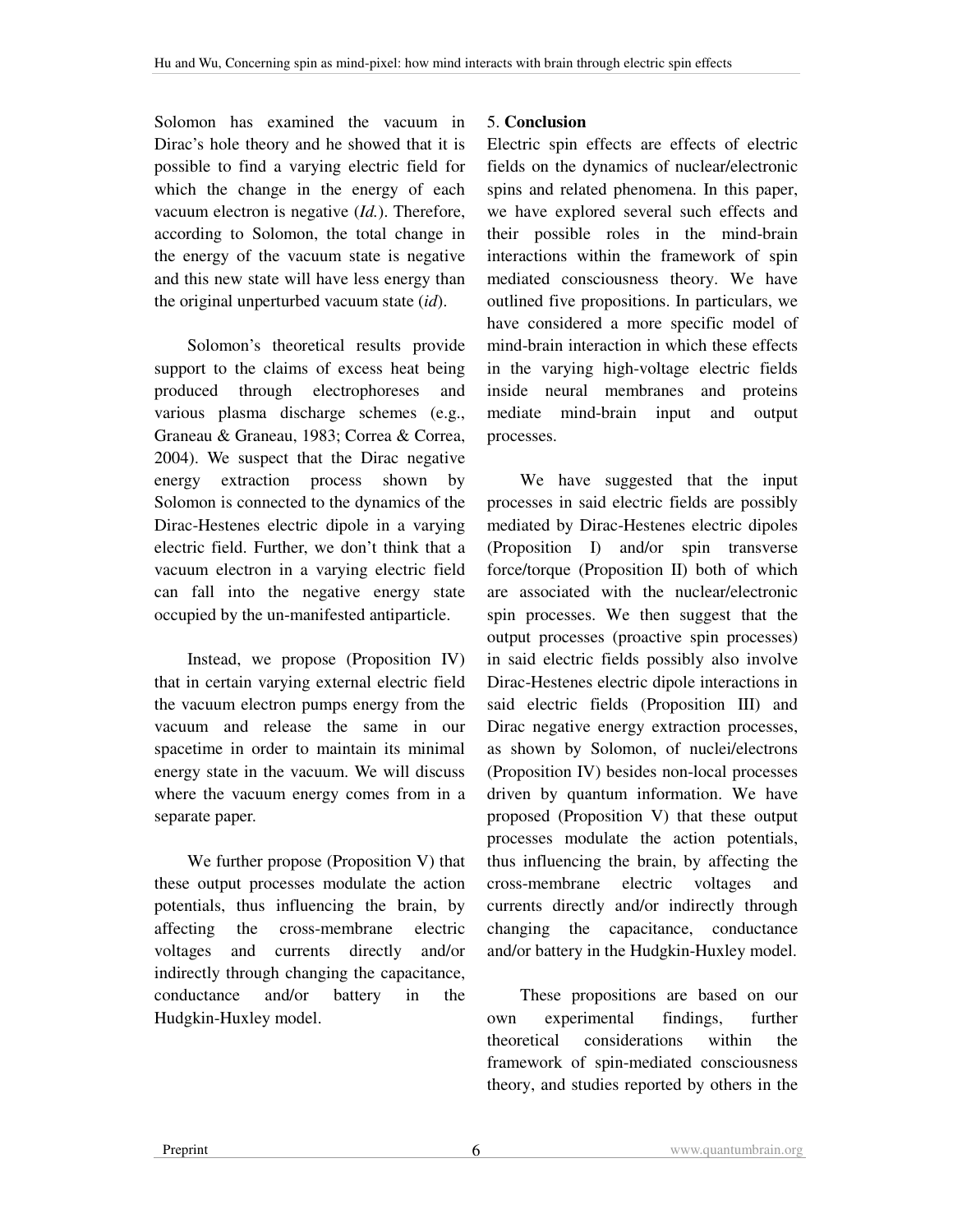fields of spintronics, high-energy physics and alternative energy research.

Finally, we stress again the importance of experimental work and quantitative

#### References

Aguiar Pinto, A C *et al.* Imaginary phases in two-level model with spontaneous decay. J. Phys. A: Math. Gen.2003; 36: 7461-7467.

Aspden H. Creation: The Physical Truth, Book Guild Publishing (Brighton, England) 2006.

Bender, C M. Making sense of non-hermitian Hamiltonians. Rep. Prog. Phys. 2007; 70: 947-1018.

Correa PN and Correa AN. Experimental Aetheometry v1 (Akronos Pub), 2004.

Dirac, P A M. The quantum theory of the electron. Proc. R. Soc. 1928; A 117: 610-624.

Dirac, P A M. The Principles of Quantum Mechanics (4th edition) 1983; (Clarendon Press, Oxford, p. 265)

Feng, *el al.* Theoretical expectations for the muon's electric dipole moment.Nucl.Phys.2001; B613: 366-381.

Gauthier R. The Dirac equation and the superluminal electron model. 2006; http://superluminalquantum.org

Graesser, M. & Thomas, S. Supersymmetric relations among electromagnetic dipole operators. Phys. Rev. 2002; D65: 075012.

Graham D. Experimental data demonstrating augmentation of ambient gravitational and geomagnetic fields. STAIF 2006.

Graneau P & Graneau PN. First indication of Ampere tension in solid electric conductors. Phys Lett 1983; 97A: 253.

calculations and computer simulations in order to verify these propositions and make substantial progresses. We have done some preliminary work in these directions. As usual, results will be reported, when feasible.

Hestenes D. Spacetime physics with geometric algebra. Am. J. Phys. 2003; 71 (6): 691-714.

Hu H and Wu M. Spin-mediated consciousness theory. arXiv 2002; quant-ph/0208068. Also see Med. Hypotheses 2004a: 63: 633-646.

Hu H and Wu M. Spin as primordial self-referential process driving quantum mechanics, spacetime dynamics and consciousness. NeuroQuantology 2004b; 2:41-49. Also see Cogprints: ID2827 2003.

Hu H and Wu, M. Action potential modulation of neural spin networks suggests possible role of spin in memory and consciousness. NeuroQuantology 2004c; 2:309-316. Also see Cogprints: ID3458 2004d.

Hu H and Wu, M. Thinking outside the box: the essence and implications of quantum entanglement. NeuroQuantology 2006a; 4: 5-16.

Hu H and Wu M. Photon induced non-local effect of general anesthetics on the brain. NeuroQuantology 2006b; 4:17-31. Also see Progress in Physics 2006c; v3: 20-26.

Hu H and Wu M. Evidence of non-local physical, chemical and biological effects support quantum brain. NeuroQuantology 2006d; 4: 291-306. Also see Progress in Physics 2007a; v2: 17-24.

Hu H  $\&$  Wu M. Thinking outside the box II: the origin, implications and applications of gravity and its role in consciousness. NeuroQuantology 2007b; 5:190-196.

Hu H & Wu M. How mind influences brain through proactive spin. NeuroQuantology 2007c; 5: 205-213.

Jahn R G and Dunne B J. The PEAR proposition. J Sci Exploration 2005;19: 195–245.